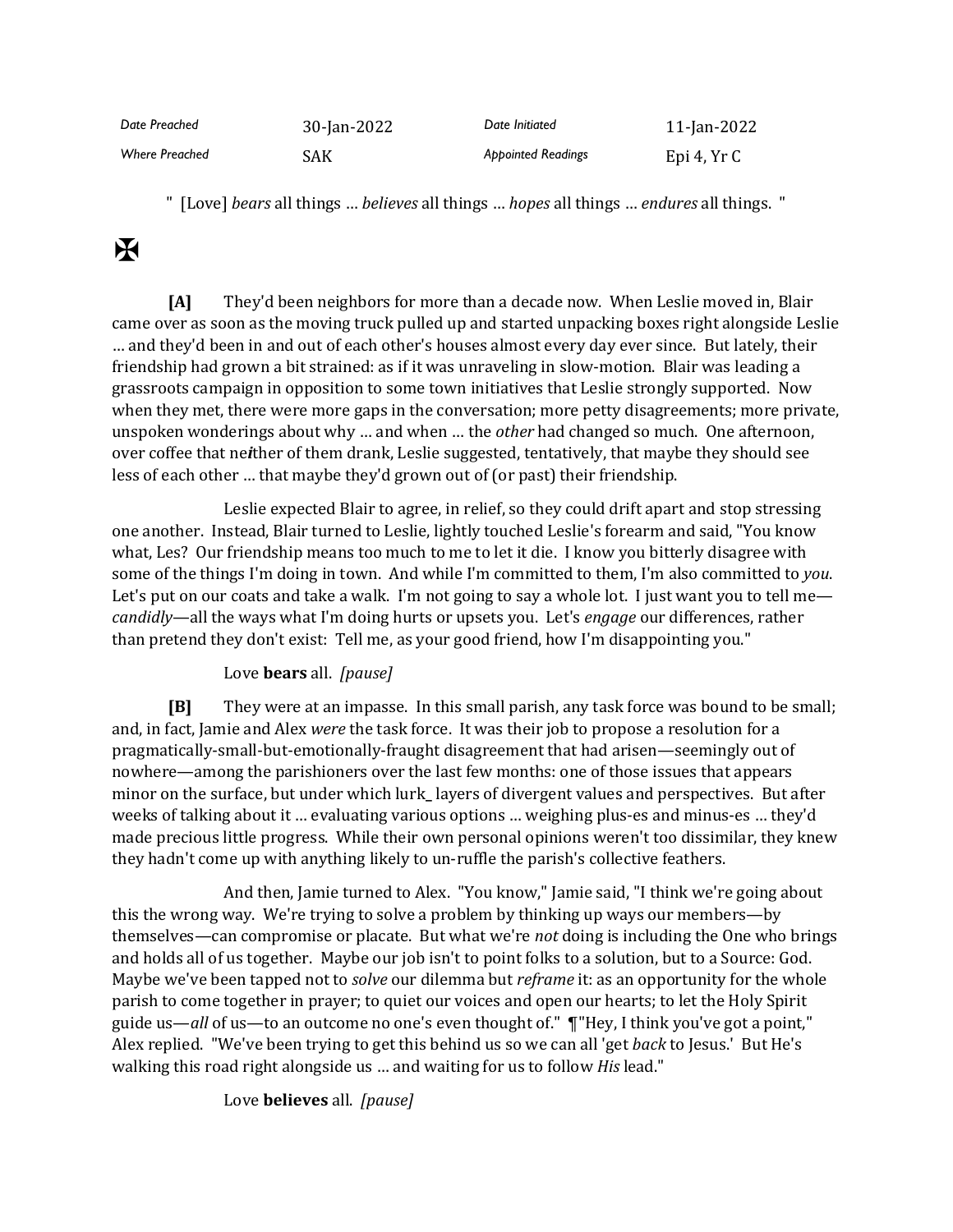**[C]** At first, the questions seemed innocuous and endearing. Over time, they'd grown more insistent—maybe a little annoying. And now, Kelly and Robin agreed, they'd become oppressive. Ever since they'd begun telling people about their engagement a few months ago, everyone wanted to know where they were going to live … could they earn enough to support themselves … did they plan to have children; and—a two-parter, here!—if they did, would one of them stay home … which of their churches would they attend … had they known each other long enough; or well enough … what if it turned out one of them enjoyed doing the dishes or sex or even *being married* less than the other? When Robin and Kelly didn't have a fully-composed answer atthe-ready, they often got a sigh and a head-shake—"dreamers!"—or a knowing tilt-of-the-head and a wan smile that telegraphed, "*You'll* see!"

Now, Kelly and Robin weren't *unwilling* to countenance these things; and, deep down, they knew they'd run into their share of the adversities that beset every married couple. But all these persistent, practical questions seemed to elide the joy that was the wellspring of their love: For in one another, they saw an image—an expression—of Christ: the Christ Whom they wanted in their lives. They felt in their attraction a bond not of human affection alone, but also of God's promise and providence. The relationship they looked forward to was not a series of practicalities to be negotiated and managed … but a sacred intertwining of journeys to the Eternal and to Eternity. This was the marriage they envisioned. All those questions? He'd help them answer them, **|** when they needed to.

#### Love **hopes** all. *[pause]*

**[D]** Finally home, Marty sat—collapsed, is more accurate—on the sofa, drained and disappointed. "It's always the same—always a mess," Marty moaned. "Am I a fool to keep going back?" As Pat's child, Marty knew Pat's own childhood had been difficult … wondered whether Pat, who hadn't seen a doctor in years, might be mentally unhealthy … even allowed as how Pat might simply *enjoy* always being so angry and mean. Whatever the reason—or reason*s*—Marty's every interaction with Pat ended in sorrow and frustration.

But if one reality about Marty-and-Pat was Pat's ugly demeanor, another was Marty's being the only other person in Pat's life. Marty's family, never very close to begin with, had all drifted (or stormed) away from Pat. Pat had divorced decades ago, and Marty was the only one of Pat's five kids who ever visited or even called. Pat had no friends, no colleagues … not even a neighbor. To Marty's knowledge, the one and only flesh-and-bone human being Pat interacted with these days was Marty, and Marty could tell … from the shadow of a smile that skittered across Pat's face when Pat opened the front door … from the way Pat always sat next to, rather than across from, Marty as they sipped their obligatory Snapples … Marty could tell that Pat *needed* Marty: somehow inwardly joyed in Marty's presence, even if Pat's outward 'tells' were cutting and cruel. And so, as Marty sat there on the sofa back at home, out came the calendar, ready to record the next time Marty would visit Pat, *again*.

## Love **endures** all.

\*\* \*\* \*\*